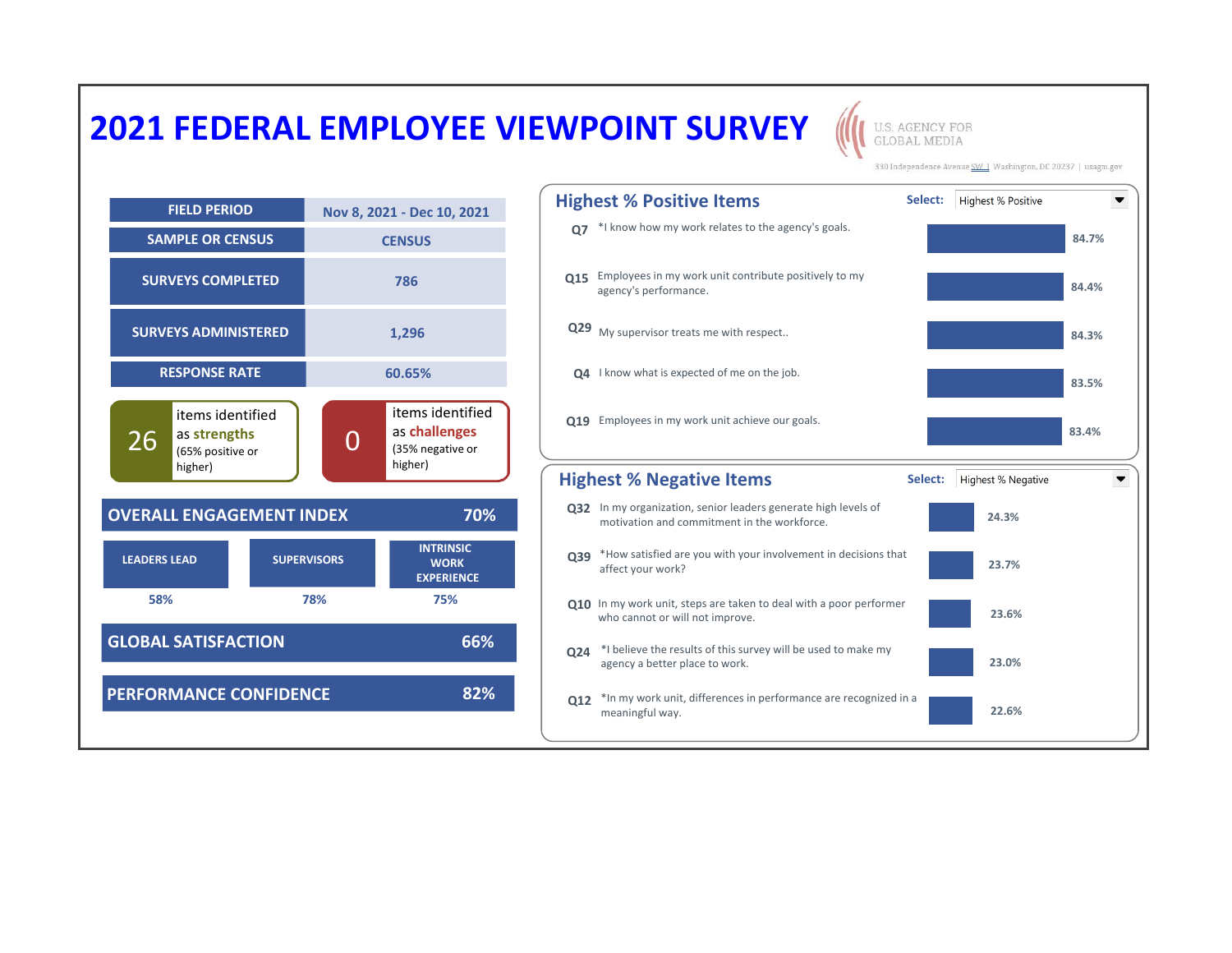

organization?

Senior leaders demonstrate support for Work-Life programs.

My organization's senior leaders maintain high standards of honesty and integrity.

In my organization, senior leaders generate high levels of motivation and commitment in the workforce.

Q38

Q33

 $Q<sub>32</sub>$ 

2016-2021

59

ss.

63.3

53

2016

% Points

19.57%

17.87%

17.76%

17.18%

15.31%

62.16%

54.48%

48.71%

44.40%

37.30%

33.40%

Increase  $\overline{z}$